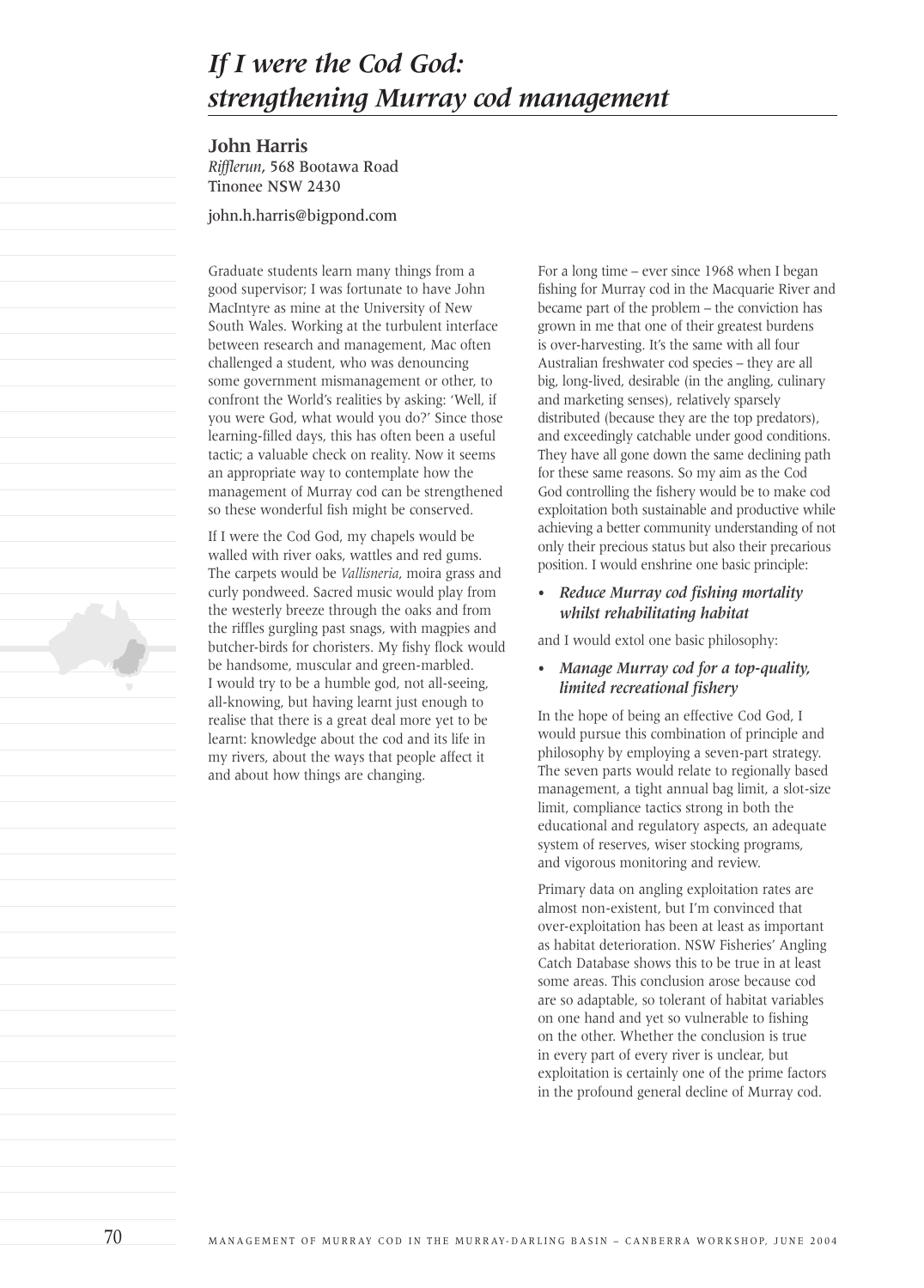The now-defunct legal commercial fishery probably had relatively modest impacts in recent years because it was focused in the remaining areas of greater population density and represented only a small proportion of the species' range. The only available quantifications of these points were the estimations, by Kearney and Kildea (2001), that the legal commercial fishery took only 2% of the total recreational catch, but that the large illicit commercial fishery equaled the recreational catch. Murray cod recovery in the future will depend on much stronger management of both the recreational fishery and the illicit commercial fishery.

On the recreational scene, I have seen strong and continuing improvements in angler ethics and angling conservation of all the cod species, as well as other fish. But they are starting from a low base and there is a long way to go. The key is to produce radical changes in philosophy and perception. People have to develop the understanding that an individual cod is generally elderly, large and very special. On the dinner table, a minimum-legal-size fish (let alone a large one) provides a superlative feed for four adults. How those photogenic anglerheroes pictured posing with huge cod dispose of them afterwards is hellishly ugly to contemplate.

As the Cod God, I'd regulate the fishery as a restricted, supreme-quality sporting fishery with a severely limited annual bag limit as the central key. I'd allow a licence-holder to kill up to perhaps six or ten fish in a year. My reinforced band of angels (once known as fisheries officers, researchers and managers) would enforce the limit, trialing the use of something like the non-removable plastic tags that are designed to control the take and marketing of lobsters. An angler could buy up to six or ten tags in a year, at a 'special-fishery' price – say \$10 each – with suitable concessions for kids and other special groups in the community. Having a cod without a tag would cost you a big fine. Doing it again would result in a day of judgment, public scarification with ganged treble-hooks and judicial application of a landing gaff in sensitive parts. That should be an effective control on mortality through the currently large and lucrative illicit commercial fishery, as well as limiting the kill from recreation. I would have my angels review the bag limit frequently and vary it for particular periods, regions and cod populations.

There would certainly be a slot limit also. It would probably allow fish to be taken only if they were more than 55cm but less than 75cm. This would focus controlled exploitation on the faster-growing and more abundant age groups without impacting unduly on recruitment potential and to conserve the genetic and reproductive potential of larger fish.

It is a necessary corollary in my system of management that catch-and-release fishing is not only necessary, but also desirable. How else am I to ensure that people interact frequently with Murray cod so that appreciation grows for the fish and its environment, and yet the populations are properly conserved? At the same time, those who enjoy the privilege need better knowledge: how to land the fish quickly; how to handle, measure and photograph it without taking it from the water so that its gills, jaws and internal organs are undamaged; why barbless hooks catch more fish, do less damage and make unhooking easy.

Those are the only fishery restrictions needed, other than reserves. There wouldn't be a closed season. Restrictions that are poorly based devalue the process, even if they are heading in the right direction. Current closed seasons prevent people from enjoying communion with Murray cod and rivers on the false notion that a fish (which may well be 50 years old) taken from September to November somehow reduces populations more than if the same fish is taken in any other month. Or, equally ill founded, that they are somehow more catchable then than in the other warm months.

Because I would be a god, I could harden my heart against the wailing and gnashing of teeth that would follow my creation of protective reserves in rivers. I could shrug at mere politics. In my wisdom, I would know that preventing exploitation in some key areas would improve and sustain populations and fishing quality in others and that reserves conserve the future.